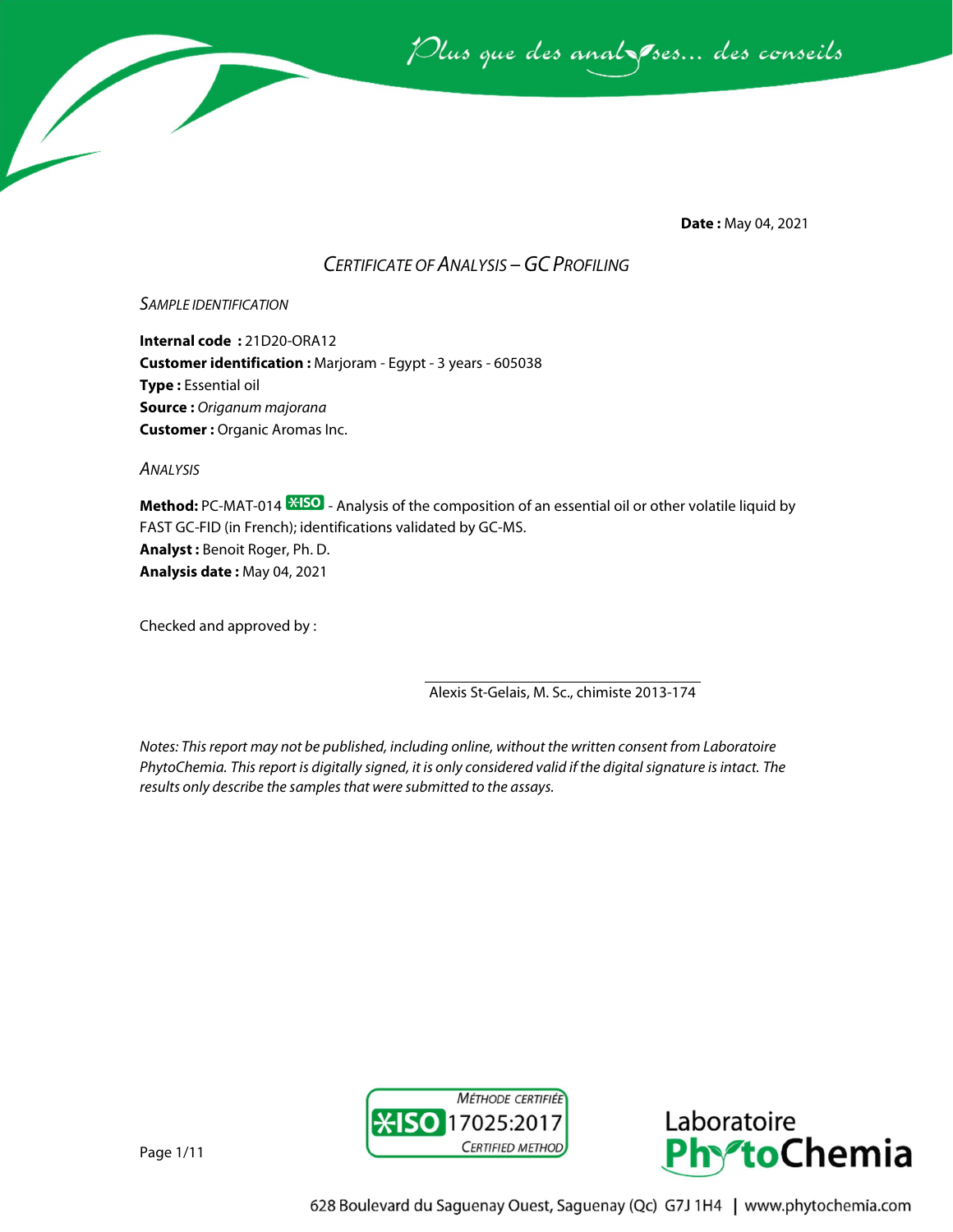## *PHYSICOCHEMICAL DATA*

**Physical aspect:** Faintly yellow liquid **Refractive index:** 1.4741 ± 0.0003 (20 °C; method PC-MAT-016)

### *CONCLUSION*

No adulterant, contaminant or diluent has been detected using this method.





**PhytoChemia**<br>*PhytoChemia*<br>*Plus que des analyses... des conseils*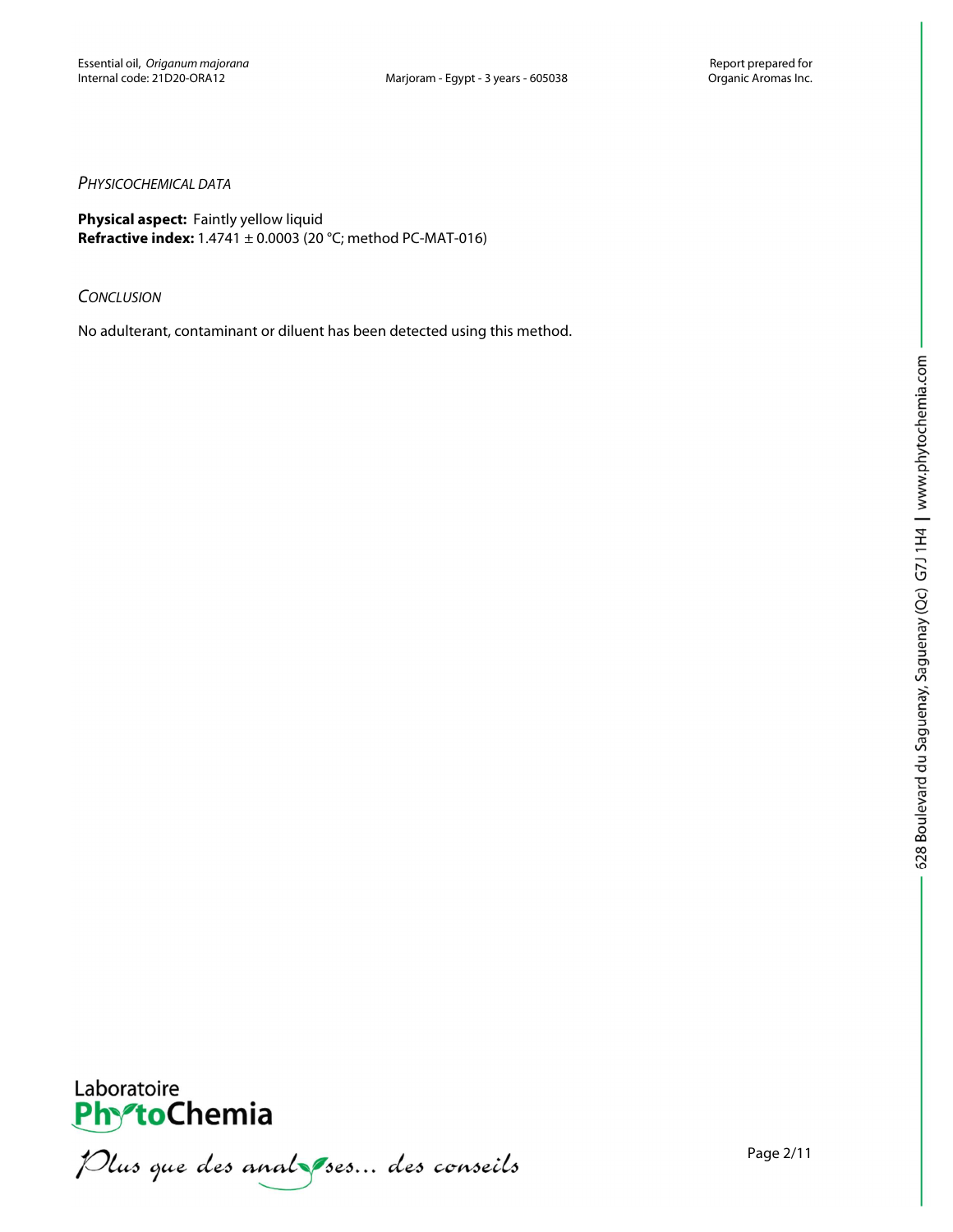## *ANALYSIS SUMMARY – CONSOLIDATED CONTENTS*

New readers of similar reports are encouraged to read table footnotes at least once.

| Identification                   | $\%$       | <b>Class</b>           |
|----------------------------------|------------|------------------------|
| Isovaleral                       | 0.01       | Aliphatic aldehyde     |
| 2-Methylbutyral                  | 0.01       | Aliphatic aldehyde     |
| 2-Ethylfuran                     | 0.01       | Furan                  |
| Isoamyl alcohol                  | tr         | Aliphatic alcohol      |
| 2-Methylbutanol                  | tr         | Aliphatic alcohol      |
| Methyl 2-methylbutyrate          | 0.02       | Aliphatic ester        |
| Octane                           | 0.01       | Alkane                 |
| (2E)-Hexenal                     | 0.01       | Aliphatic aldehyde     |
| (3Z)-Hexenol                     | 0.01       | Aliphatic alcohol      |
| Hashishene                       | 0.01       | Monoterpene            |
| Tricyclene                       | tr         | Monoterpene            |
| α-Thujene                        | 0.74       | Monoterpene            |
| a-Pinene                         | 0.86       | Monoterpene            |
| Camphene                         | 0.04       | Monoterpene            |
| β-Pinene                         | 0.49       | Monoterpene            |
| Sabinene                         | 8.98       | Monoterpene            |
| 3-Methyl-3-cyclohexenone         | 0.01       | Aliphatic ketone       |
| Octan-3-one                      | 0.02       | Aliphatic ketone       |
| Myrcene                          | 2.20       | Monoterpene            |
| Pseudolimonene                   | 0.06       | Monoterpene            |
| α-Phellandrene                   | 0.40       | Monoterpene            |
| α-Terpinene                      | 8.19       | Monoterpene            |
| Carvomenthene                    | 0.02       | Aliphatic alcohol      |
| para-Cymene                      | 1.58       | Monoterpene            |
| β-Phellandrene                   | $2.14*$    | Monoterpene            |
| 1,8-Cineole                      | $[2.14]$ * | Monoterpenic ether     |
| Limonene                         | 1.77       | Monoterpene            |
| $(Z)-\beta$ -Ocimene             | 0.02       | Monoterpene            |
| $(E)$ -β-Ocimene                 | 0.03       | Monoterpene            |
| γ-Terpinene                      | 13.31      | Monoterpene            |
| cis-Sabinene hydrate             | 3.65       | Monoterpenic alcohol   |
| Terpinolene                      | 3.05       | Monoterpene            |
| para-Cymenene                    | 0.02       | Monoterpene            |
| trans-Sabinene hydrate           | 11.87      | Monoterpenic alcohol   |
| Unknown                          | 0.02       | Oxygenated monoterpene |
| Linalool                         | 0.62       | Monoterpenic alcohol   |
| Unknown                          | 0.03       | Monoterpenic alcohol   |
| cis-para-Menth-2-en-1-ol         | 1.64       | Monoterpenic alcohol   |
| a-Campholenal                    | 0.04       | Monoterpenic aldehyde  |
| trans-Pinocarveol                | 0.07       | Monoterpenic alcohol   |
| trans-para-Menth-2-en-1-ol       | 0.93       | Monoterpenic alcohol   |
| Unknown                          | 0.02       | Unknown                |
| 1,4-Dimethyl-4-acetylcyclohexene | 0.05       | Monoterpenic ketone    |
| Pinocarvone                      | 0.02       | Monoterpenic ketone    |
| <b>Borneol</b>                   | 0.05       | Monoterpenic alcohol   |

Laboratoire<br>PhytoChemia<br>*Plus que des analyses*... *des conseils*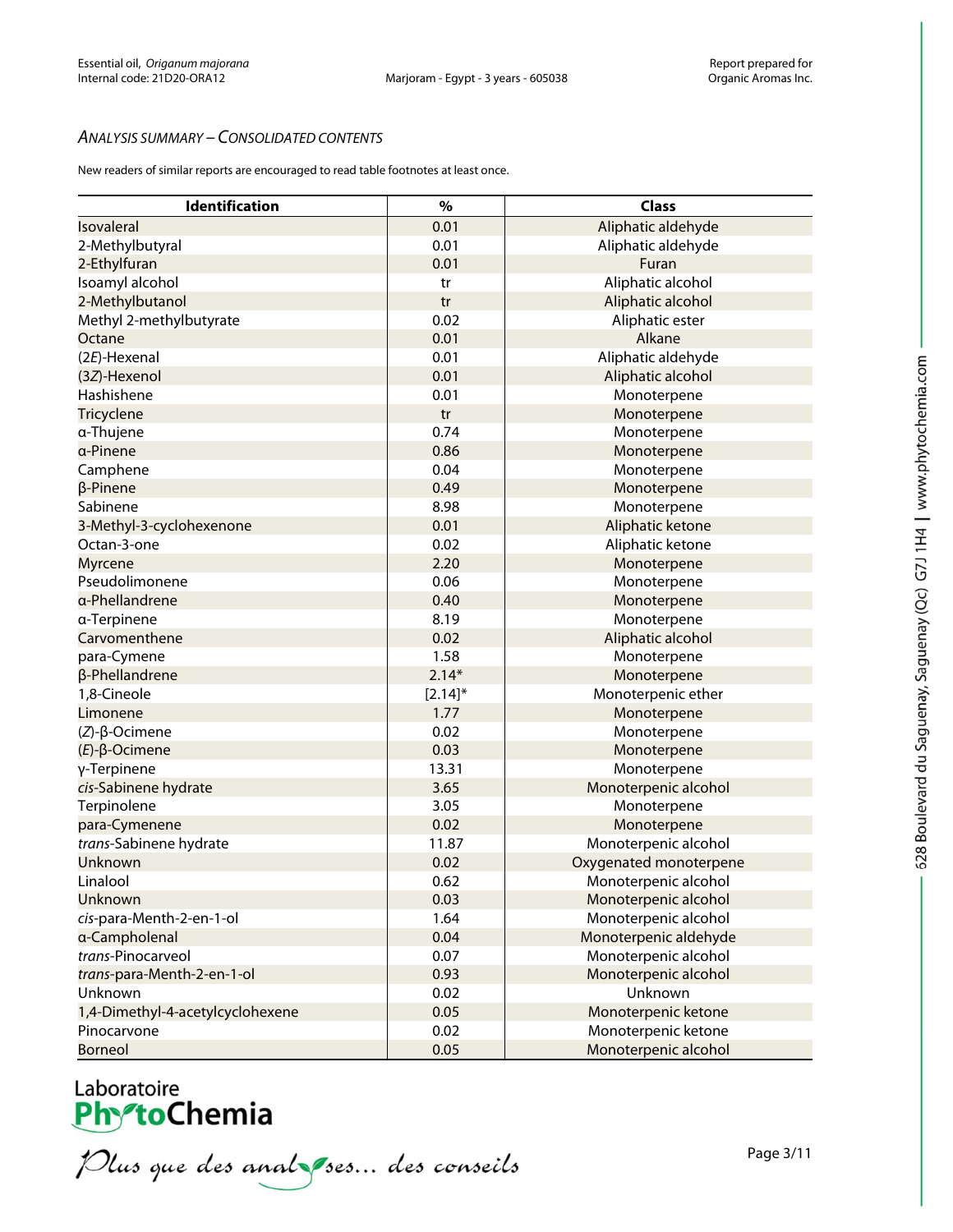| δ-Terpineol                    | 0.01   | Monoterpenic alcohol   |
|--------------------------------|--------|------------------------|
| Terpinen-4-ol                  | 23.11  | Monoterpenic alcohol   |
| Cryptone                       | 0.02   | Normonoterpenic ketone |
| para-Cymen-8-ol                | 0.05   | Monoterpenic alcohol   |
| a-Terpineol                    | 3.60   | Monoterpenic alcohol   |
| cis-Piperitol                  | 0.53   | Monoterpenic alcohol   |
| Methylchavicol                 | 0.01   | Phenylpropanoid        |
| trans-Dihydrocarvone           | 0.16   | Monoterpenic ketone    |
| Unknown                        | 0.03   | Unknown                |
| trans-Piperitol                | 0.47   | Monoterpenic alcohol   |
| trans-Carveol                  | 0.03   | Monoterpenic alcohol   |
| <b>Nerol</b>                   | 0.03   | Monoterpenic alcohol   |
| Citronellol                    | 0.02   | Monoterpenic alcohol   |
| <b>Unknown</b>                 | 0.02   | Oxygenated monoterpene |
| Neral                          | 0.04   | Monoterpenic aldehyde  |
| trans-Sabinene hydrate acetate | 0.82   | Monoterpenic ester     |
| Linalyl acetate                | 1.04   | Monoterpenic ester     |
| Geraniol                       | 0.06   | Monoterpenic alcohol   |
| trans-Ascaridole glycol        | 0.07   | Monoterpenic alcohol   |
| Geranial                       | 0.01   | Monoterpenic aldehyde  |
| Citronellyl formate            | 0.02   | Monoterpenic ester     |
| Bornyl acetate                 | 0.07   | Monoterpenic ester     |
| Terpinen-4-yl acetate          | 0.24   | Monoterpenic ester     |
| <b>Thymol</b>                  | 0.02   | Monoterpenic alcohol   |
| Unknown                        | 0.06   | Monoterpenic alcohol   |
| Unknown                        | 0.07   | Monoterpenic alcohol   |
| Bicycloelemene                 | 0.05   | Sesquiterpene          |
| Eugenol                        | 0.04   | Phenylpropanoid        |
| Neryl acetate                  | 0.01   | Monoterpenic ester     |
| Geranyl acetate                | 0.05   | Monoterpenic ester     |
| β-Elemene                      | 0.02   | Sesquiterpene          |
| β-Caryophyllene                | 2.84   | Sesquiterpene          |
| Aromadendrene                  | 0.03   | Sesquiterpene          |
| trans-α-Bergamotene            | 0.02   | Sesquiterpene          |
| α-Humulene                     | 0.14   | Sesquiterpene          |
| allo-Aromadendrene             | 0.03   | Sesquiterpene          |
| Germacrene D                   | 0.01   | Sesquiterpene          |
| Bicyclogermacrene              | 1.69   | Sesquiterpene          |
| Viridiflorene                  | 0.07   | Sesquiterpene          |
| γ-Cadinene                     | 0.06   | Sesquiterpene          |
| δ-Cadinene                     | 0.03   | Sesquiterpene          |
| Isocaryophyllene epoxide B     | 0.05   | Sesquiterpenic ether   |
| Spathulenol                    | 0.12   | Sesquiterpenic alcohol |
| Caryophyllene oxide            | 0.08   | Sesquiterpenic ether   |
| Caryophyllene oxide isomer     | 0.01   | Sesquiterpenic ether   |
| Viridiflorol                   | 0.02   | Sesquiterpenic alcohol |
| 10-epi-γ-Eudesmol              | 0.02   | Sesquiterpenic alcohol |
| Isospathulenol                 | 0.07   | Sesquiterpenic alcohol |
| τ-Cadinol                      | 0.02   | Sesquiterpenic alcohol |
| Unknown                        | 0.02   | Diterpene              |
| <b>Consolidated total</b>      | 99.10% |                        |

\*: Individual compounds concentration could not be found due to overlapping coelutions on columns considered

Plus que des analzes... des conseils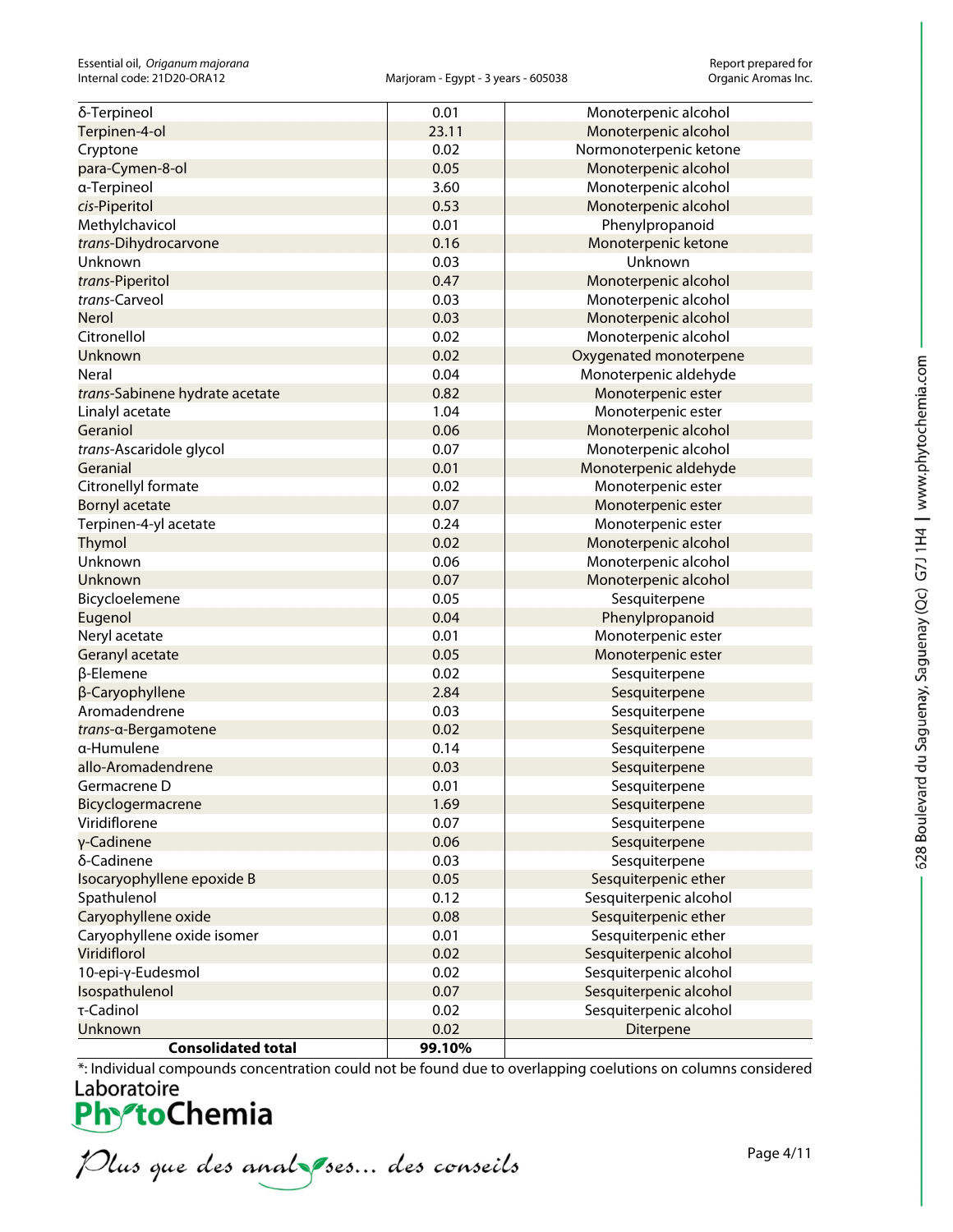[xx]: Duplicate percentage due to coelutions, not taken into account in the consolidated total tr: The compound has been detected below 0.005% of total signal.

Note: no correction factor was applied

**About "consolidated" data:** The table above presents the breakdown of the sample volatile constituents after applying an algorithm to collapse data acquired from the multi-columns system of PhytoChemia into a single set of consolidated contents. In case of discrepancies between columns, the algorithm is set to prioritize data from the most standard DB-5 column, and smallest values so as to avoid overestimating individual content. This process is semi-automatic. Advanced users are invited to consult the "Full analysis data" table after the chromatograms in this report to access the full untreated data and perform their own calculations if needed.

**Unknowns:** Unknown compounds' mass spectral data is presented in the "Full analysis data" table. The occurrence of unknown compounds is to be expected in many samples, and does not denote particular problems unless noted otherwise in the conclusion.



Plus que des analzes... des conseils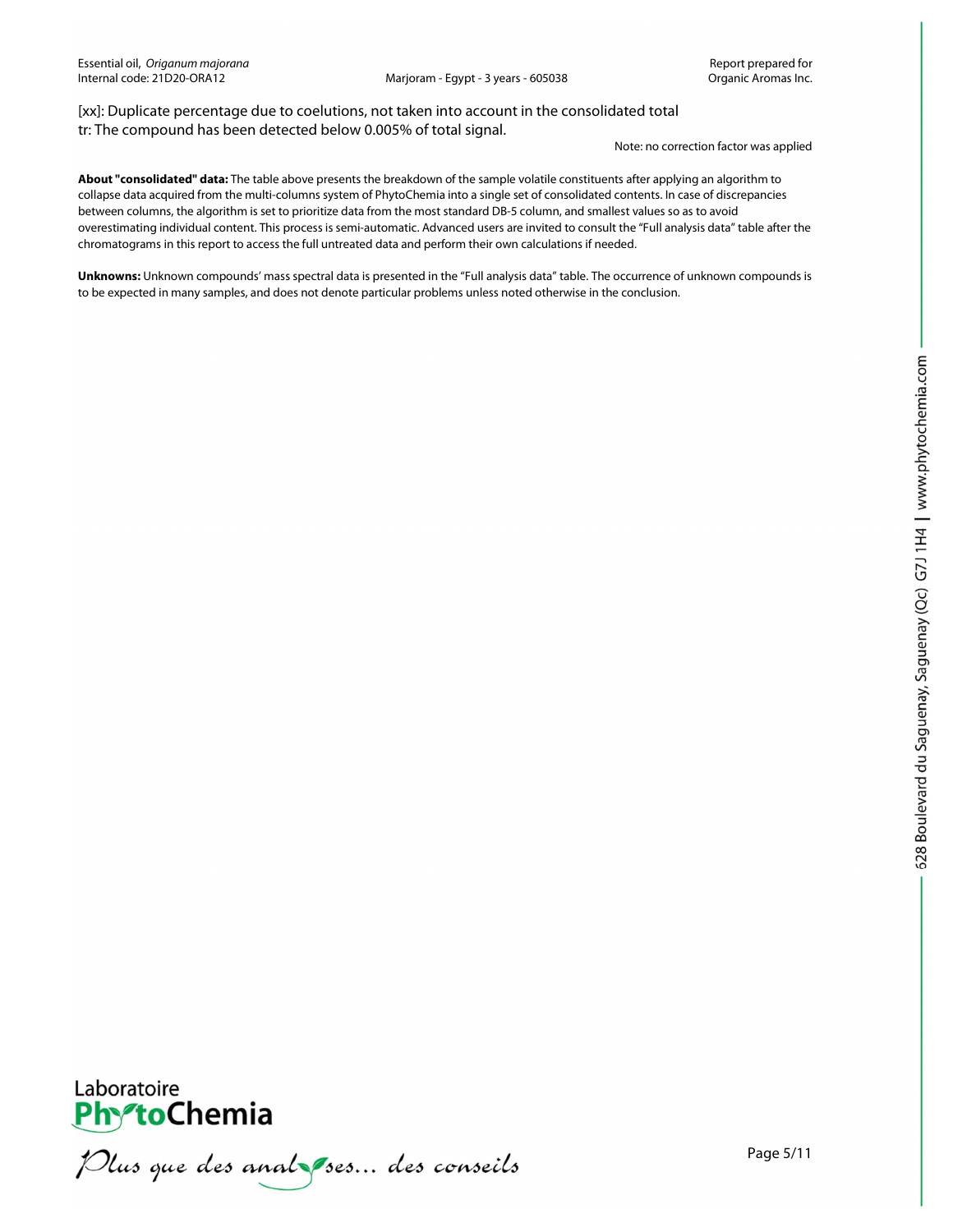## This page was intentionally left blank. The following pages present the complete data of the analysis.



Plus que des anal ses... des conseils

Page 6/11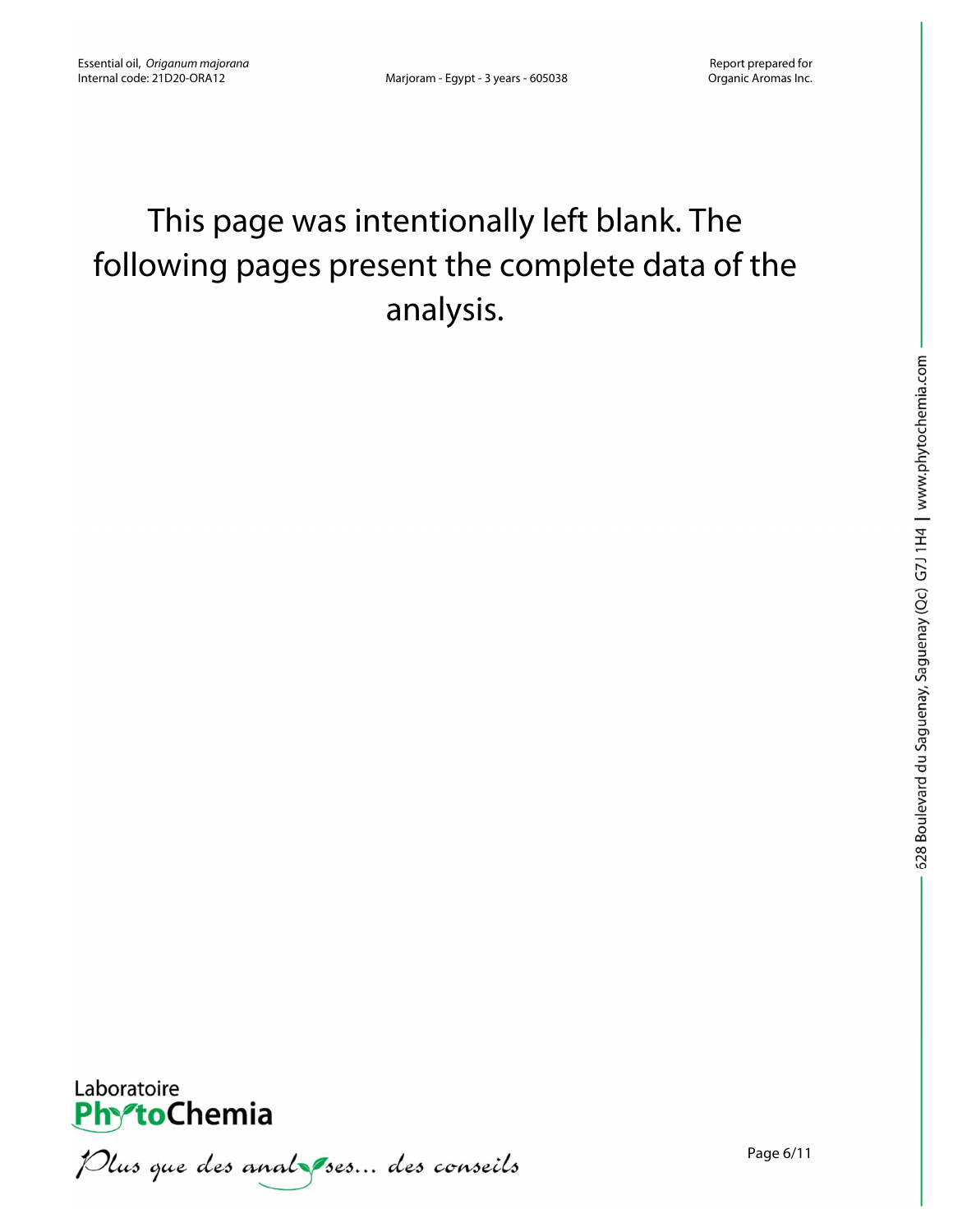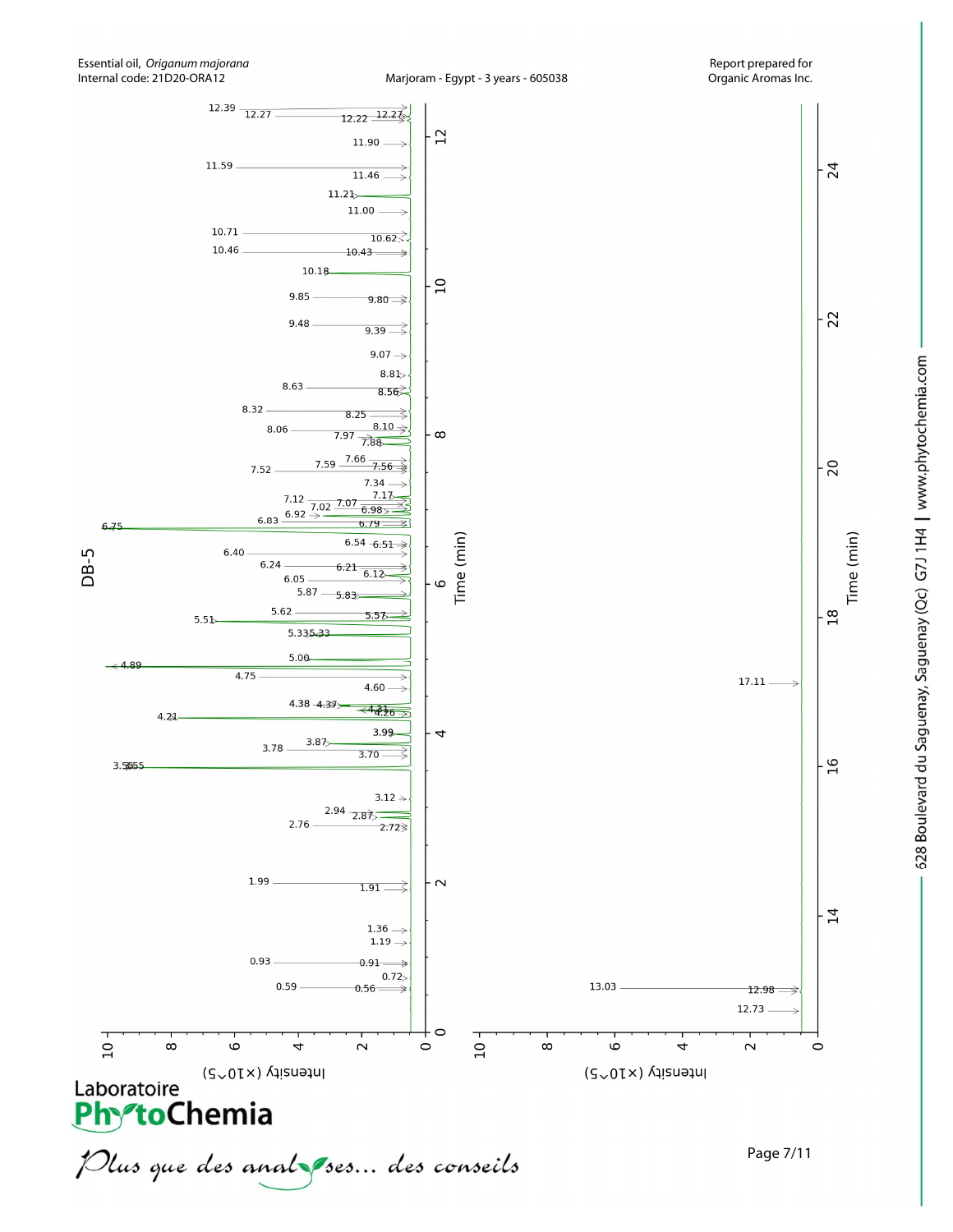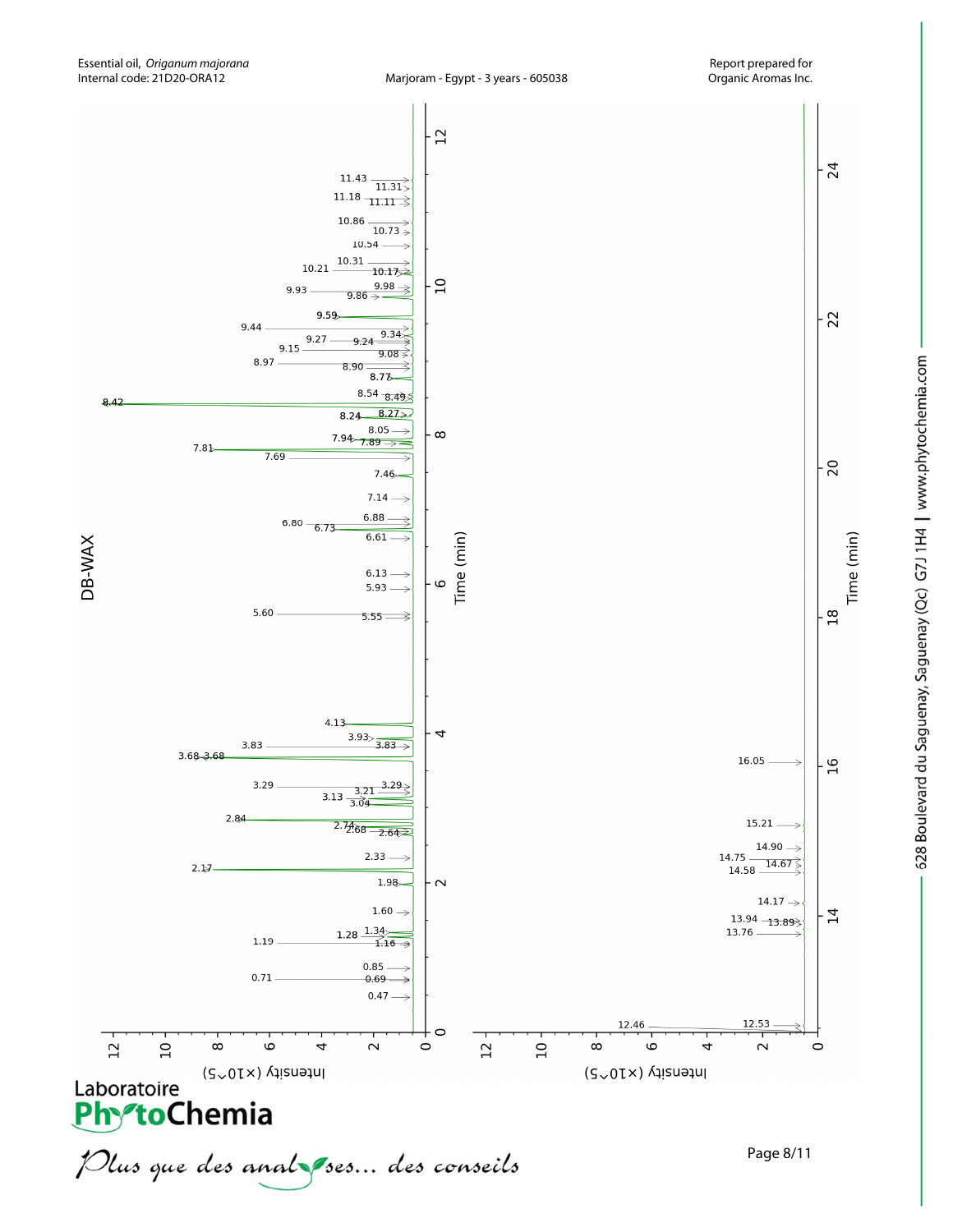## *FULL ANALYSIS DATA*

|                                                                                                           | <b>Column DB-5</b> |      |        | <b>Column DB-WAX</b> |                |         |  |
|-----------------------------------------------------------------------------------------------------------|--------------------|------|--------|----------------------|----------------|---------|--|
| <b>Identification</b>                                                                                     | R.T                | R.I  | $\%$   | R.T                  | R <sub>1</sub> | $\%$    |  |
| Isovaleral                                                                                                | 0.56               | 639  | 0.01   | 0.71                 | 886            | 0.02    |  |
| 2-Methylbutyral                                                                                           | 0.59               | 650  | 0.01   | 0.69                 | 880            | 0.01    |  |
| 2-Ethylfuran                                                                                              | 0.72               | 702  | 0.01   | 0.85                 | 918            | 0.01    |  |
| Isoamyl alcohol                                                                                           | 0.91               | 732  | tr     | $3.29*$              | 1177           | 0.01    |  |
| 2-Methylbutanol                                                                                           | 0.93               | 735  | tr     | $3.29*$              | 1177           | [0.01]  |  |
| Methyl 2-<br>methylbutyrate                                                                               | 1.19               | 775  | 0.02   | 1.19                 | 976            | 0.01    |  |
| Octane                                                                                                    | 1.36               | 801  | 0.01   | 0.47                 | 784            | 0.01    |  |
| (2E)-Hexenal                                                                                              | 1.91               | 850  | 0.01   | 3.21                 | 1171           | 0.01    |  |
| (3Z)-Hexenol                                                                                              | 1.99               | 857  | 0.01   | 5.60                 | 1347           | 0.01    |  |
| Hashishene                                                                                                | 2.72               | 917  | 0.01   | $1.28*$              | 992            | 0.87    |  |
| Tricyclene                                                                                                | 2.76               | 919  | tr     | 1.16                 | 972            | tr      |  |
| a-Thujene                                                                                                 | 2.87               | 927  | 0.74   | 1.34                 | 1001           | 0.74    |  |
| a-Pinene                                                                                                  | 2.94               | 932  | 0.86   | $1.28*$              | 992            | [0.87]  |  |
| Camphene                                                                                                  | 3.12               | 944  | 0.04   | 1.60                 | 1027           | 0.04    |  |
| β-Pinene                                                                                                  | $3.55*$            | 973  | 9.52   | 1.98                 | 1066           | 0.49    |  |
| Sabinene                                                                                                  | $3.55*$            | 973  | [9.52] | 2.18                 | 1085           | 8.98    |  |
| 3-Methyl-3-<br>cyclohexenone                                                                              | 3.70               | 983  | 0.01   | 5.94                 | 1371           | 0.02    |  |
| Octan-3-one                                                                                               | 3.78               | 989  | 0.02   | $3.82*$              | 1219           | 0.04    |  |
| Myrcene                                                                                                   | 3.87               | 994  | 2.20   | 2.74                 | 1134           | 2.16    |  |
| Pseudolimonene                                                                                            | $3.99*$            | 1003 | 0.46   | 2.68                 | 1129           | 0.06    |  |
| a-Phellandrene                                                                                            | $3.99*$            | 1003 | [0.46] | 2.64                 | 1126           | 0.40    |  |
| a-Terpinene                                                                                               | 4.21               | 1017 | 8.19   | 2.84                 | 1141           | 8.15    |  |
| Carvomenthene                                                                                             | 4.26               | 1020 | 0.02   | 2.33                 | 1101           | 0.01    |  |
| para-Cymene                                                                                               | 4.31               | 1023 | 1.58   | 3.93                 | 1227           | 1.58    |  |
| β-Phellandrene                                                                                            | 4.37†              | 1027 | 3.91   | $3.13*$              | 1165           | 2.12    |  |
| 1,8-Cineole                                                                                               | 4.38*†             | 1028 | [3.91] | $3.13*$              | 1165           | [2.12]  |  |
| Limonene                                                                                                  | $4.38*$ †          | 1028 | [3.91] | 3.04                 | 1158           | 1.77    |  |
| $(Z)$ - $\beta$ -Ocimene                                                                                  | 4.60               | 1041 | 0.02   | $3.68*$              | 1208           | 13.34   |  |
| $(E)-\beta$ -Ocimene                                                                                      | 4.75               | 1051 | 0.03   | $3.82*$              | 1219           | [0.04]  |  |
| γ-Terpinene                                                                                               | 4.90               | 1060 | 13.31  | $3.68*$              | 1208           | [13.34] |  |
| cis-Sabinene<br>hydrate                                                                                   | 5.00               | 1067 | 3.65   | 6.73                 | 1430           | 3.69    |  |
| Terpinolene                                                                                               | $5.33*$            | 1088 | 3.08   | 4.13                 | 1241           | 3.05    |  |
| para-Cymenene                                                                                             | $5.33*$            | 1088 | [3.08] | 6.13                 | 1385           | 0.02    |  |
| trans-Sabinene<br>hydrate                                                                                 | 5.51               | 1099 | 11.87  | 7.81                 | 1511           | 11.99   |  |
| Unknown [m/z 95,<br>150 (45), 110 (35),<br>107 (23), 109 (21)]                                            | $5.57*$            | 1103 | 0.62   | 5.55                 | 1343           | 0.02    |  |
| Linalool                                                                                                  | $5.57*$            | 1103 | [0.62] | 7.89                 | 1517           | 0.62    |  |
| Unknown [m/z<br>119, 109 (94), 43<br>$(61)$ , 95 $(56)$ , 91<br>(48), 77 (32), 152<br>(32), 137 (31), 134 | 5.62               | 1106 | 0.03   | $8.27*$              | 1547           | 0.16    |  |
| (24)]                                                                                                     |                    |      |        |                      |                |         |  |

Laboratoire<br>**Phy<sup>s</sup>toChemia** 

Plus que des analzes... des conseils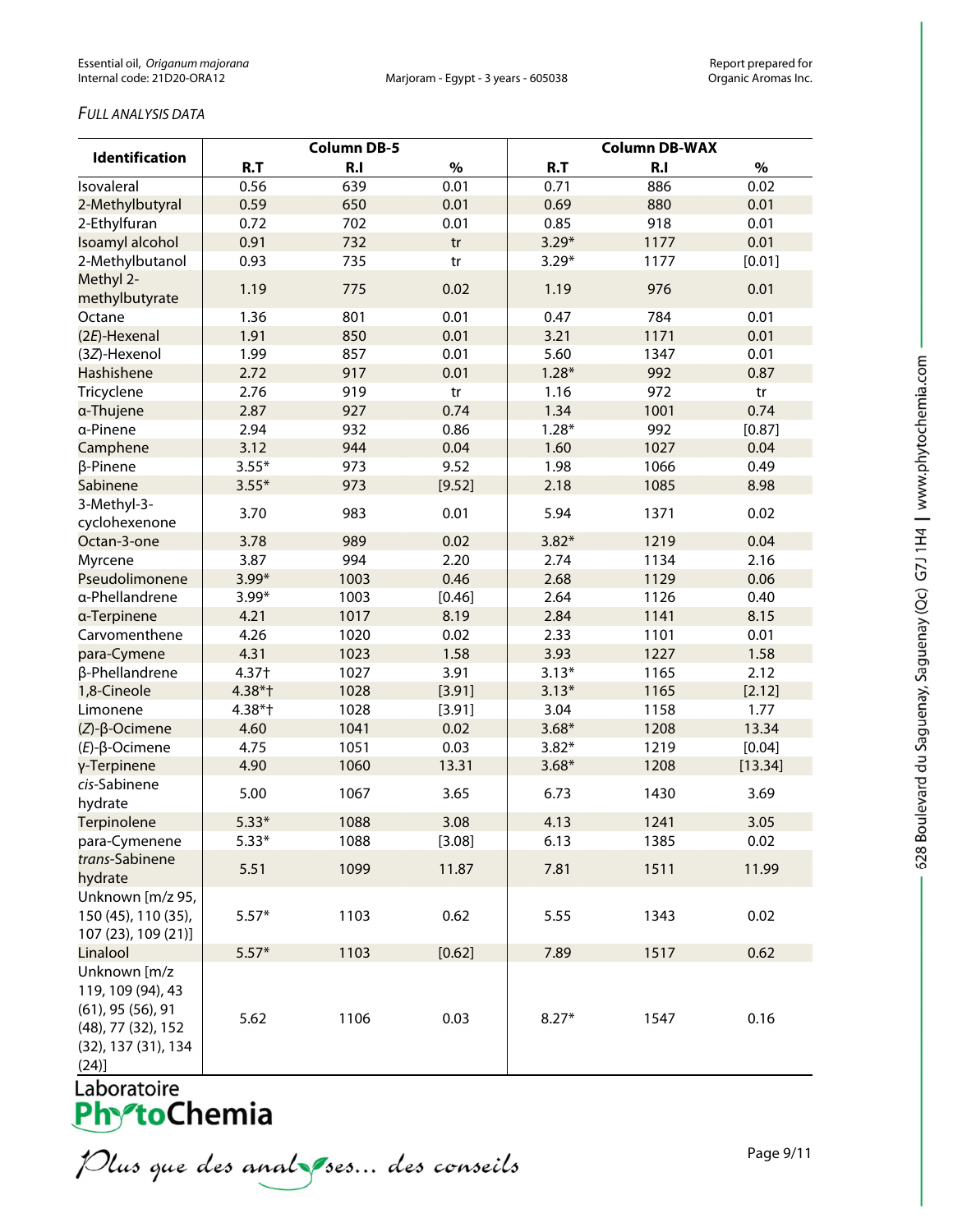Essential oil, *Origanum majorana*<br>1971 - Internal code: 21D20-ORA12 **Report proportional code:** 21D20-ORA12 - And Compass Marjoram - Egypt - 3 years - 605038

Marjoram - Egypt - 3 years - 605038

| cis-para-Menth-2-<br>en-1-ol                                                          | 5.83            | 1120         | 1.64           | $7.94*$      | 1521 | 2.73         |
|---------------------------------------------------------------------------------------|-----------------|--------------|----------------|--------------|------|--------------|
| a-Campholenal                                                                         | 5.87            | 1122         | 0.04           | 6.80         | 1435 | 0.02         |
| trans-Pinocarveol                                                                     | 6.05            | 1134         | 0.07           | 8.97         | 1601 | 0.06         |
| trans-para-Menth-<br>$2$ -en-1-ol                                                     | 6.12            | 1138         | 0.93           | $8.77*$      | 1586 | 0.96         |
| Unknown [m/z<br>109, 124 (45), 119<br>$(41)$ , 43 $(35)$ , 91<br>$(28)$ , 95 $(25)$ ] | 6.21            | 1144         | 0.02           | 6.61         | 1420 | 0.02         |
| 1,4-Dimethyl-4-<br>acetylcyclohexene                                                  | 6.24            | 1146         | 0.05           | 7.14         | 1461 | 0.03         |
| Pinocarvone                                                                           | 6.40            | 1156         | 0.02           | 7.69         | 1502 | 0.01         |
| Borneol                                                                               | 6.51            | 1163         | 0.05           | $9.59*$      | 1652 | 3.72         |
| δ-Terpineol                                                                           | 6.54            | 1165         | 0.01           | 9.24         | 1624 | 0.01         |
| Terpinen-4-ol                                                                         | 6.75            | 1179         | 23.11          | $8.42*$      | 1559 | 23.42        |
| Cryptone                                                                              | 6.79            | 1181         | 0.02           | 8.90         | 1596 | 0.03         |
| para-Cymen-8-ol                                                                       | 6.83            | 1184         | 0.05           | 11.31        | 1797 | 0.04         |
| a-Terpineol                                                                           | 6.92            | 1190         | 3.60           | $9.59*$      | 1652 | [3.72]       |
| cis-Piperitol                                                                         | 6.98            | 1194         | 0.53           | 9.34         | 1632 | 0.35         |
| Methylchavicol                                                                        | 7.02            | 1196         | 0.01           | 9.15         | 1616 | 0.02         |
|                                                                                       |                 |              |                |              |      |              |
| trans-<br>Dihydrocarvone                                                              | 7.07            | 1199         | 0.16           | 8.49         | 1564 | 0.15         |
| Unknown [m/z 95,<br>93 (32), 121 (24),<br>79 (22), 91 (21),<br>105 (16) 154 (2)]      | 7.12            | 1203         | 0.03           | 10.73        | 1747 | 0.03         |
| trans-Piperitol                                                                       | 7.17            | 1206         | 0.47           | $10.17*$     | 1700 | 0.50         |
| trans-Carveol                                                                         | 7.34            | 1217         | 0.03           | 11.18        | 1786 | 0.02         |
| Nerol                                                                                 | 7.52            | 1229         | 0.03           | 10.86        | 1758 | 0.07         |
| Citronellol                                                                           | 7.56            | 1232         | 0.02           | 10.54        | 1731 | 0.03         |
| Unknown [m/z<br>137, 152 (28), 43<br>(25), 91 (24), 109<br>$(23)$ , 119 $(19)$ ]      | 7.59            | 1234         | 0.02           | 11.11        | 1780 | 0.02         |
| <b>Neral</b>                                                                          | 7.66            | 1239         | 0.04           | 9.27         | 1626 | 0.02         |
| trans-Sabinene<br>hydrate acetate                                                     | 7.88            | 1254         | 0.82           | 7.46         | 1484 | 0.78         |
| Linalyl acetate                                                                       | $7.97*$         | 1260         | 1.10           | $7.94*$      | 1521 | [2.73]       |
| Geraniol                                                                              | $7.97*$         | 1260         | [1.10]         | 11.43        | 1807 | 0.06         |
| trans-Ascaridole<br>glycol                                                            | 8.06            | 1265         | 0.07           | 13.94        | 2038 | 0.07         |
| Geranial                                                                              | 8.10            | 1268         | 0.01           | 9.93         | 1680 | 0.01         |
|                                                                                       | 8.25            | 1279         | 0.02           | $8.77*$      | 1586 | [0.96]       |
| Citronellyl formate                                                                   |                 |              |                |              | 1530 |              |
| Bornyl acetate<br>Terpinen-4-yl<br>acetate                                            | 8.32<br>$8.56*$ | 1283<br>1299 | 0.07<br>0.27   | 8.05<br>8.54 | 1568 | 0.04<br>0.24 |
|                                                                                       |                 |              |                |              |      |              |
| Thymol<br>Unknown analog                                                              | $8.56*$<br>8.63 | 1299<br>1304 | [0.27]<br>0.06 | 14.90        | 2132 | 0.02         |
| Unknown [m/z 97,<br>112 (92), 83 (62),                                                | 8.81            | 1317         | 0.07           | 14.75        | 2118 | 0.06         |

# Laboratoire<br>**Phy<sup>o</sup>toChemia**

Plus que des analzes... des conseils